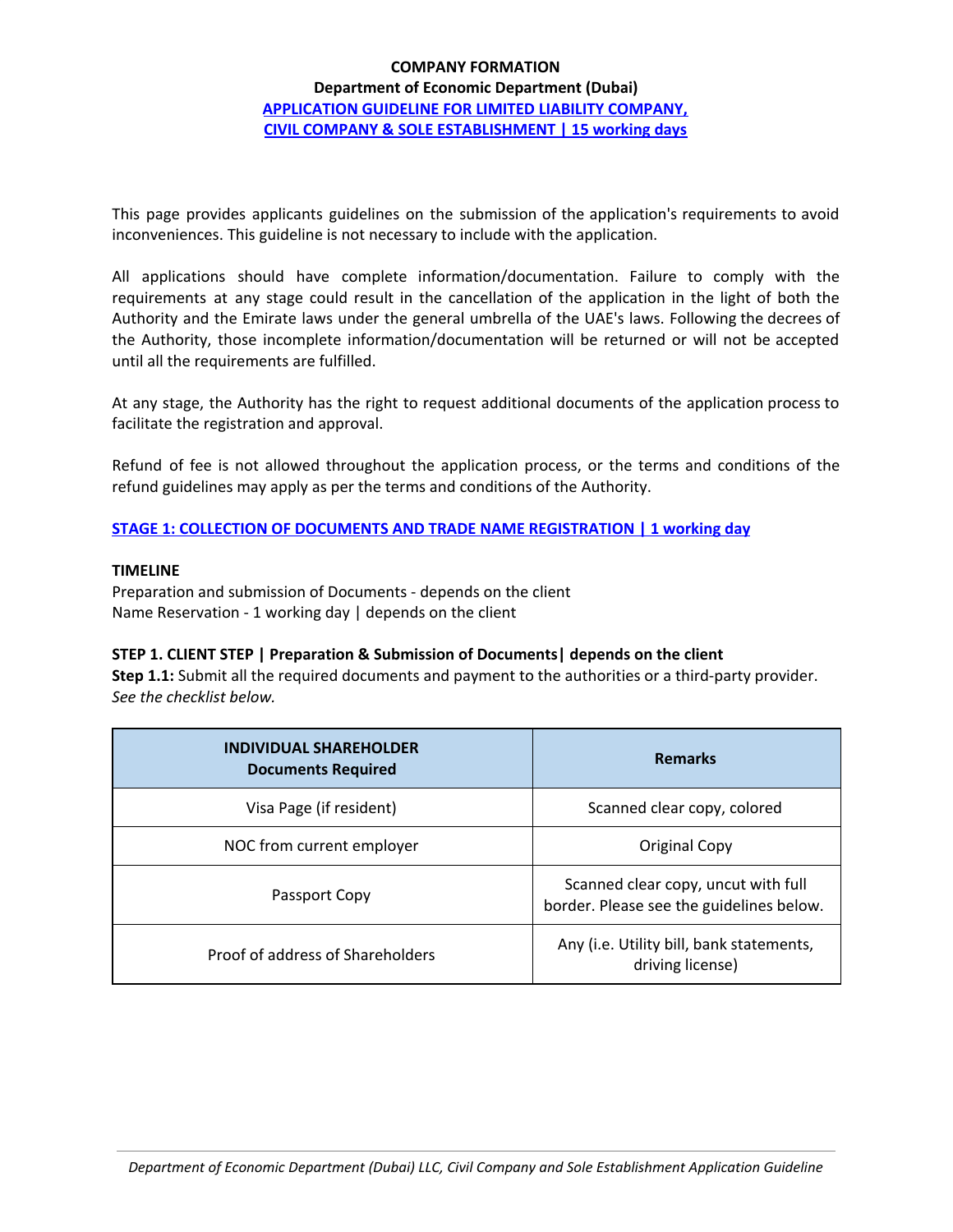# **Department of Economic Department (Dubai) APPLICATION GUIDELINE FOR LIMITED LIABILITY COMPANY, CIVIL COMPANY & SOLE ESTABLISHMENT | 15 working days**

| <b>CORPORATE SHAREHOLDER</b><br><b>Documents Required</b> | <b>Remarks</b>               |
|-----------------------------------------------------------|------------------------------|
| <b>Board Resolution</b>                                   | Original Copy, Attested      |
| Trade License                                             | Scanned Clear Copy, Attested |
| Memorandum of Association                                 | Scanned Clear Copy, Attested |
| Certificate of Incumbency                                 | Scanned Clear Copy, Attested |
| Share Certificate of the Shareholding Company             | Scanned Clear Copy, Attested |
| Passport copy of the UBO                                  | Scanned clear copy, Colored  |
| Passport copy of the Manager                              | Scanned clear copy, Colored  |
| Visa Page of the Manager (if UAE resident)                | Scanned clear copy, Colored  |
| Proof of address of the Manager                           | Scanned clear copy, Colored  |
| Proof of address of the Company                           | Scanned clear copy, Colored  |

*\*\*A third-party provider may require more requirements.*

## **Passport Size Photo Guidelines:**



- **●** White Background
- **●** Teeth should not be visible
- **●** Light colored shirts are not allowed
- **●** Jewelry and eyeglasses not allowed
- **●** No handwritten marks allowed on the photos
- **●** Must be in high resolution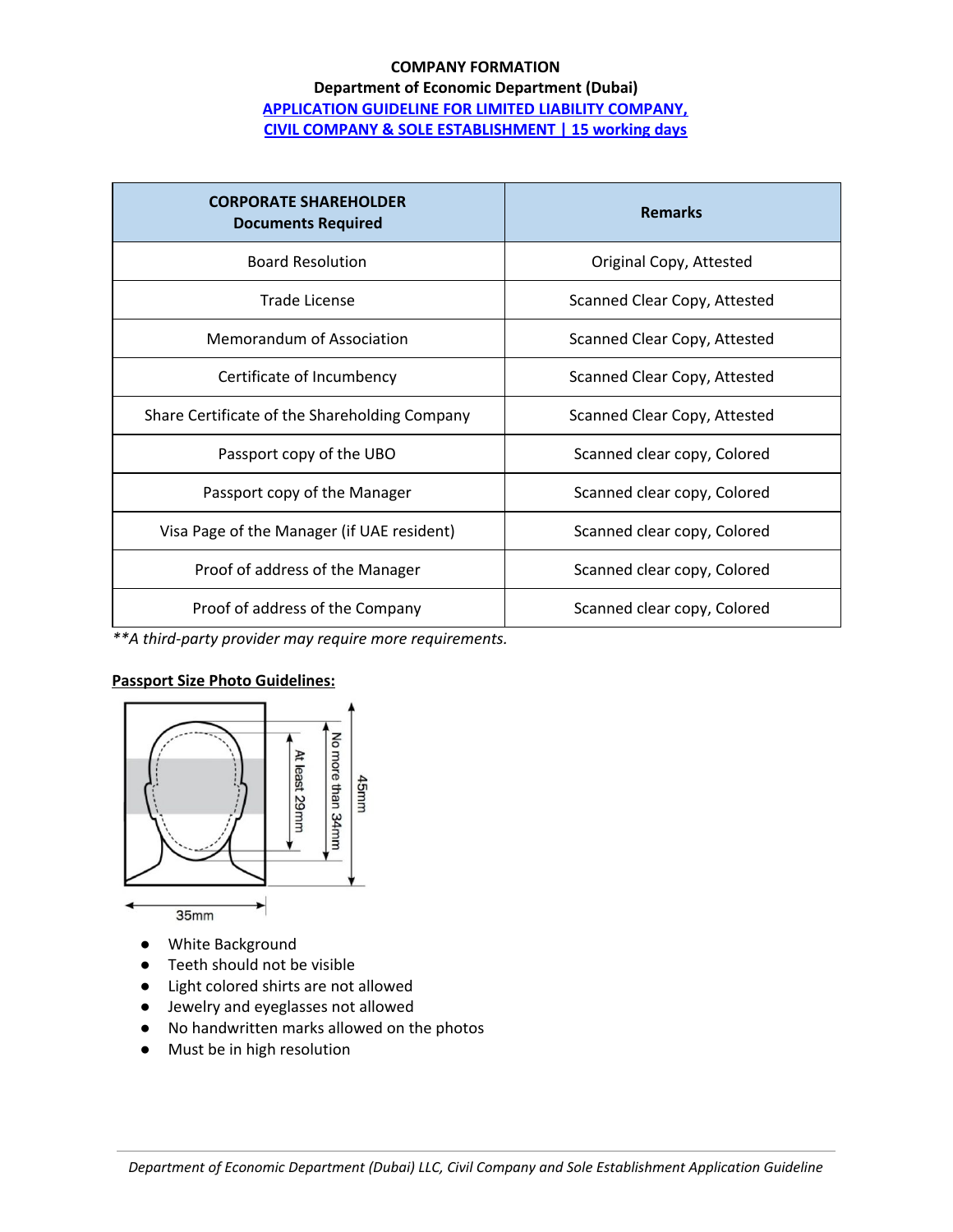# **Department of Economic Department (Dubai) APPLICATION GUIDELINE FOR LIMITED LIABILITY COMPANY, CIVIL COMPANY & SOLE ESTABLISHMENT | 15 working days**

#### **Passport Copy Guidelines:**

- Colored and clear full page of the passport
- Passport should be valid for a minimum of 7 months
- Amendment/modification page should be included (if applicable)
- Additional remarks for below nationalities:
	- India First and last page copy
	- Pakistan First and second-page copy
	- Sri Lanka First and fourth-page copy
	- US First and special comment page copy
	- Nepal First and last page copy

**Step 1.2:** Submit all the required documents and payment to the authorities or to a third-party provider.

# **STEP 2. PROVIDER STEP | Trade Name Reservation & Preparation of Documents | 1 working day**

**Step 2.1:** Review and prepare documents submitted by the client.

**Step 2.2:** Send three (3) Trade Name options to the Authority for approval.

**Note:** Submission of documents to the authorities can be done the same day the client submitted the documents. Documents submitted after 3:00 pm will be processed the next day. Trade Name reservation can also be done while completing the documents.

## **STEP 3. GOVERNMENT STEP | Trade Name Approval | 1 working day**

The Authority will review the submitted Trade Names. The Authority will notify and grant Name Reservation Certificate to the client or the third party provider if (1) name matches the criteria.

**Note:** The client may not proceed to the next stage unless the Trade Name is approved.

## **STAGE 2: INITIAL APPROVAL | 3 working days**

## **TIMELINE**

Submission of Documents - 1 working day Pre-Approval – 1-2 working days

## **STEP 1. PROVIDER STEP | Submission of Documents & Payment | 1 working day**

Submit application together with the complete documentation and payment to the Authority.

# **STEP 2. GOVERNMENT STEP | Review of Application | 1-2 working days**

The Authority will review the documents once completed and payment received.

**Note:**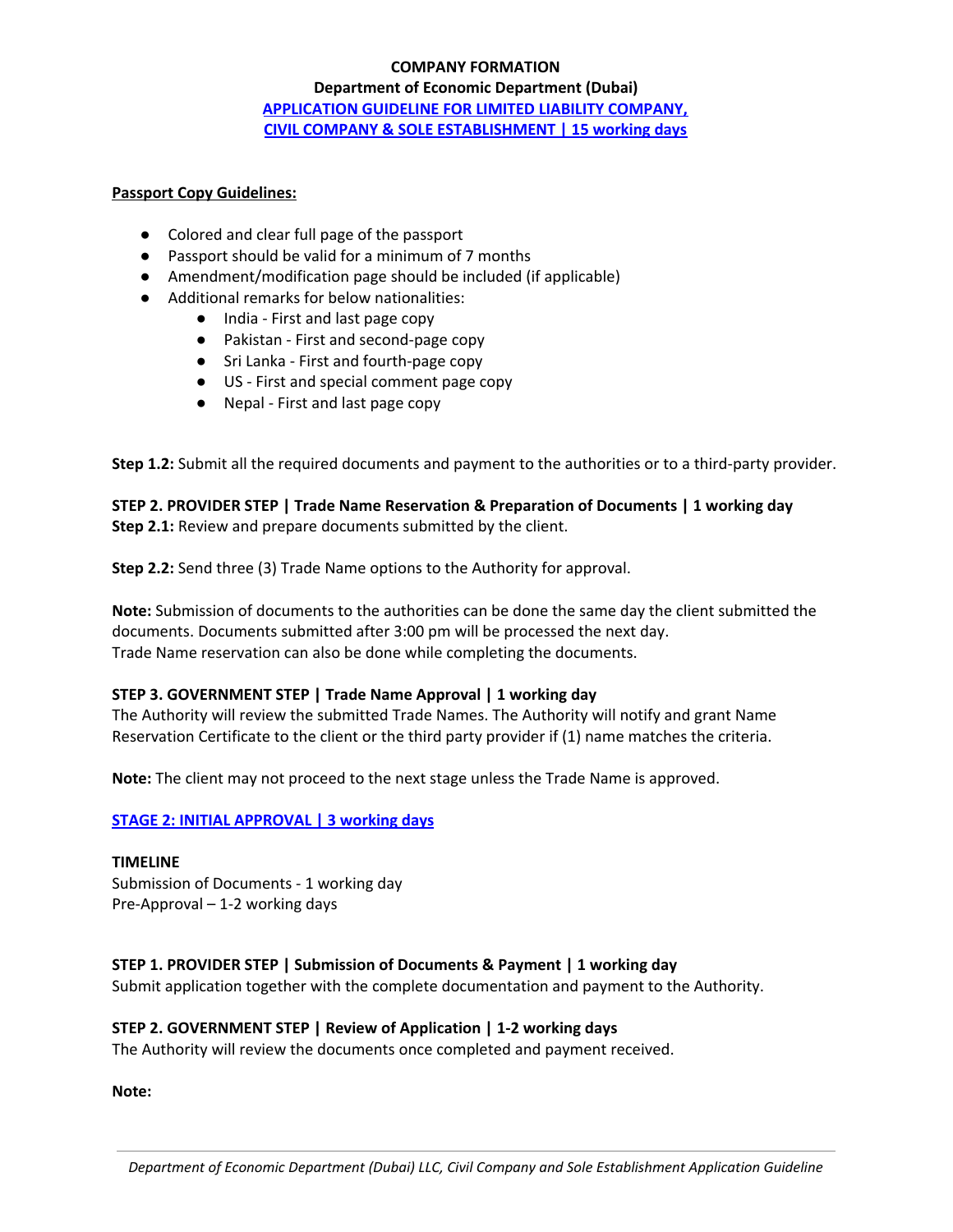**Department of Economic Department (Dubai) APPLICATION GUIDELINE FOR LIMITED LIABILITY COMPANY, CIVIL COMPANY & SOLE ESTABLISHMENT | 15 working days**

In some cases, the Authority may request more information or documentation before proceeding.

## **STAGE 3: SUBMISSION OF EJARI | SIGNING OF MOA / LSA | 2-3 working days**

#### **TIMELINE**

Submission of Tenancy Contract – Depends on the client Signing of MOA – 2-3 working days

# **STEP 1. CLIENT STEP | Preparation & Submission of Documents| depends on the client**

**Step 1.1:** Submit the tenancy contract to the third party provider **Step 1.2:** Attend the court for MOA / LSA Signing

# **STEP 2. PROVIDER STEP | Submission of Documents & Payment | 1 working day**

**Step 2.1:** Review the submitted tenancy contract **Step 2.2:** Submit the license application and required documents and payment to the authority

## **STEP 3. GOVERNMENT STEP |Review of Application | 1 working day**

Once payment is received by the Authority, they will proceed in reviewing the documents submitted. Applications received with incomplete information or documents may affect the process.

#### **Note:**

In some cases, the Authority may request more information or documentation before proceeding.

## **STAGE 4. LICENSE ISSUANCE | 4 working days**

**TIMELINE** License Issuance – 3-4 working days

## **STEP 1. GOVERNMENT STEP | Issuance of License | 3-4 working day**

After carefully reviewing all the documents, the Authority will notify the client or the third party provider that the application has been approved.

The Authority will issue the following documents:

| <b>Incorporation Documents</b>                      |  |  |
|-----------------------------------------------------|--|--|
| Trade License                                       |  |  |
| Memorandum of Association / Local Service Agreement |  |  |

## **PROVIDER STEP** *(if applicable)*

Once a license application is approved, the third party provider may proceed to the next step, which is visa processing (if only applicable).